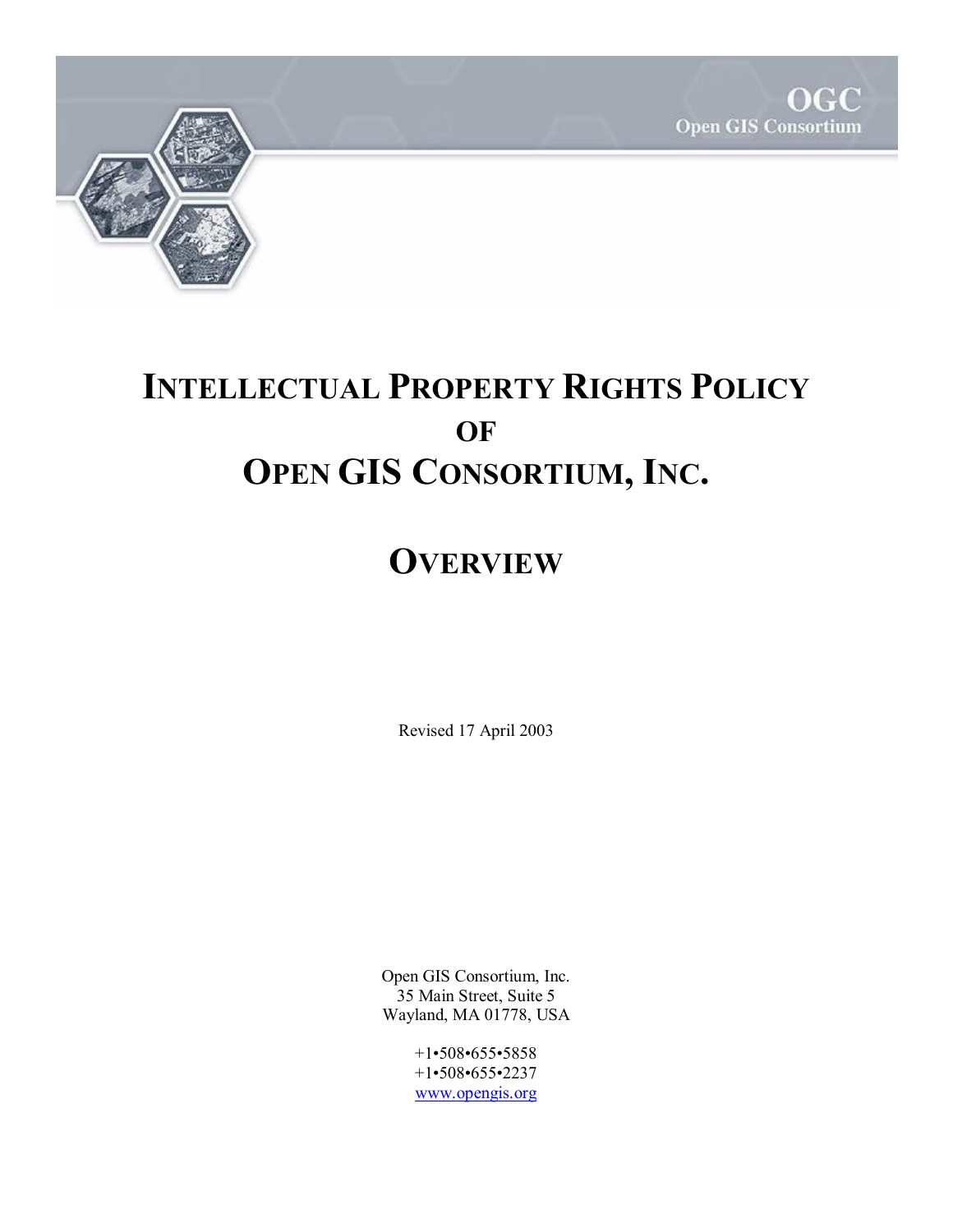## **Copyright Notice**

© 2003 Open GIS Consortium, Inc. All Rights Reserved. OPENGIS, OGC, OGC USERS are registered trademarks and service marks or trademarks and service marks of Open GIS Consortium, Inc.

## **Revision History**

| Version | Date          | Author/Editor      | Comments                                            |
|---------|---------------|--------------------|-----------------------------------------------------|
| 1.0     | 9 May 2002    | Jeff Burnett et al | Adopted by OGC Board of Directors on 9 May 2002     |
| 1.1     | 17 April 2003 | Jeff Burnett et al | Accepted by OGC Board of Directors on 17 April 2003 |
| 1.1.1   | 19 May 2003   | Jeff Burnett       | Definitions & Acronyms added.                       |

### **Document Contact Information**

| Name         | Organization              | Contact Information                                   |
|--------------|---------------------------|-------------------------------------------------------|
| Kurt Buehler | Open GIS Consortium, Inc. | kbuehler@opengis.org or +1 812-320-1423               |
| Jeff Burnett | Open GIS Consortium, Inc. | $\frac{1}{2}$ jburnett@opengis.org or +1 508-655-5858 |
| Carl Reed    | Open GIS Consortium, Inc. | $\text{creed}(a)$ opengis.org or +1 970-419-8755      |

If you have questions or comments regarding this document, you can contact:

#### **Future Work**

The document is periodically reviewed by and changes are made only with the approval of the OGC Board of Directors.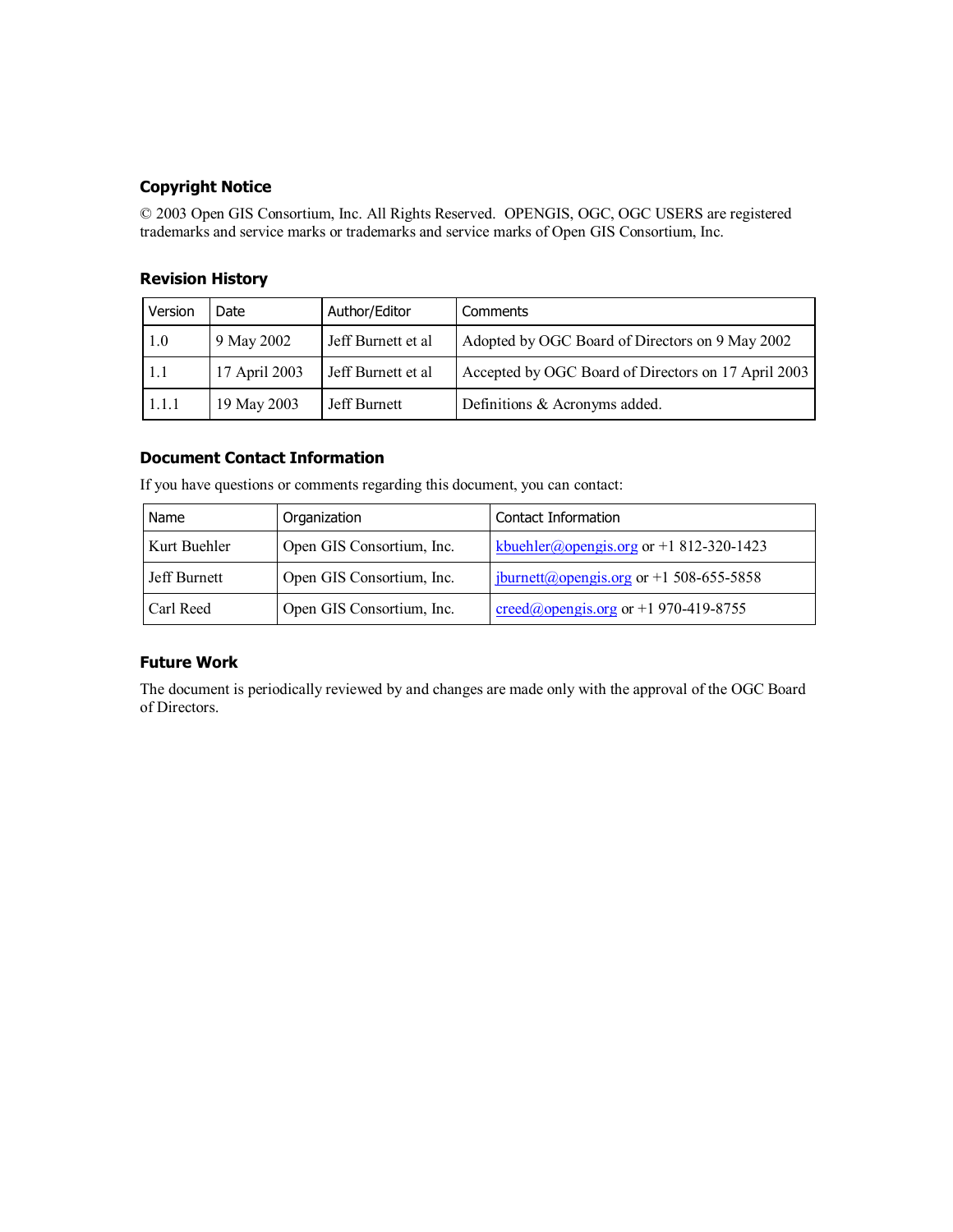# **TABLE OF CONTENTS**

# **OVERVIEW OF INTELLECTUAL PROPERTY RIGHTS POLICY — PROCESS AND IMPLEMENTATION**

| <b>Introduction</b>                                            | 1              |
|----------------------------------------------------------------|----------------|
| <b>Definitions &amp; Acronyms</b>                              | 1              |
| <b>Specification Process Description</b>                       | 3              |
| <b>Introduction</b>                                            | 3              |
| <b>Submission Process</b>                                      | $\overline{4}$ |
| <b>Consideration Process</b>                                   | 5              |
| License Process                                                | 6              |
| <b>Implementation Process</b>                                  | 7              |
| <b>Other Consortium Business</b>                               | 7              |
| <b>Summary</b>                                                 | 7              |
| <b>Exhibit A Policy Regarding Intellectual Property Rights</b> |                |
| <b>Exhibit B Submission of Technology Form</b>                 |                |
| <b>Exhibit C IPR Response Form</b>                             |                |
| <b>Exhibit D Sample Implementer License Agreement</b>          |                |
| <b>Exhibit E IPR Policy Frequently Asked Questions</b>         |                |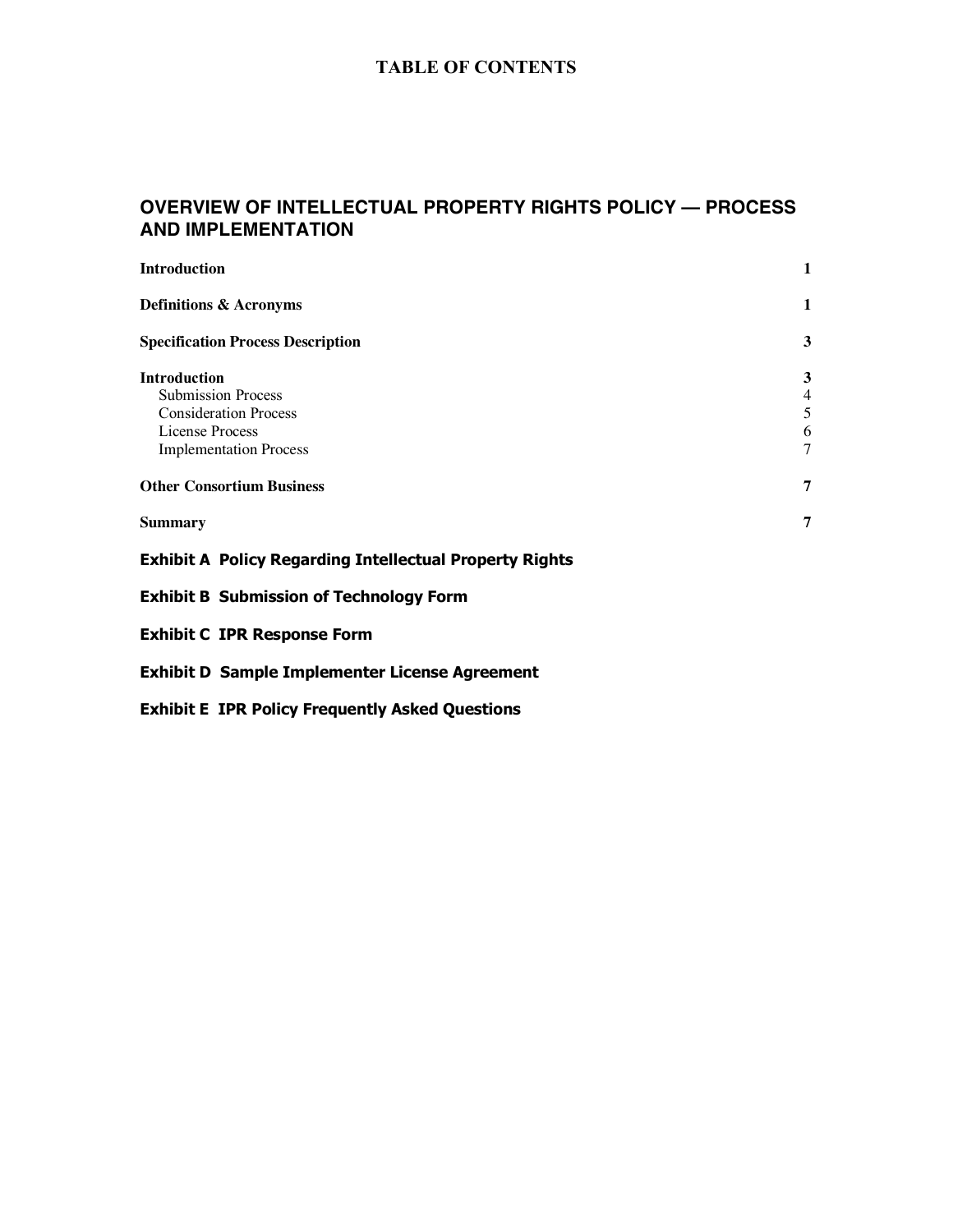# **Overview of Intellectual Property Policy – Process and Implementation**

Revised 17 April 2003

# **I. Introduction**

Intellectual property rights ("IPR") policies are a topic of close scrutiny on the part of not only companies engaged in standard setting, but also government regulators. In recognition of the increasing importance of IPR policies, the Board of Directors of Open GIS Consortium ("OGC") revamped its IPR policies and procedures on 9 May 2002 to:

- 1. Anchor  $OGC^{SM}$  IPR procedures firmly in the mainstream of current standard setting "best practices;"
- 2. Make information about the OGC IPR policy easier to understand and available in greater detail to both Members and potential Members alike; and
- 3. Streamline OGC's adoption of technology process.

We are aware of Members' diverse opinions on several terms essential to an IPR program. In settling on the process described in this policy, we have tried to address this reality by choosing terms which have been most widely adopted by leading standard setting bodies, and which represent a "middle" ground rather than an extreme position in any direction.

As a result, no term incorporated in the policy should be so far from the desired position of any Member that the Member cannot live with it. Further, all Members can be secure in the knowledge that the policy adopted will facilitate the achievement of OGC goals. Our counsel and we agree that the procedures described below represent the best model for serving our Members and achieving the Members' goals for OGC.

This Overview Document describes the elements of the submission and adoption process that relate to IPR chronologically within the "Specification Process," as well as a description of the actions to be taken while conducting "Other Consortium Business." This document also identifies the legal documents that are employed by OGC, current copies of which appear as exhibits to this Overview.

# **II. Definitions & Acronyms**

Below are terms that may be useful to readers not familiar with the *OGC Technical Committee Policies & Procedures* document. For a comprehensive list of Definitions and Acronyms, please refer to the Section 3 of the current document, which may be downloaded from http://www.opengis.org/ogcSpecsPrg.htm.

**Member –** Any Member as defined in Article II *Members* of the Bylaws of Open GIS Consortium, Inc.

**OGC Interoperability Program** – A global, collaborative, hands-on engineering and testing program designed to deliver proven candidate specifications into the OGC Specification Program and to exercise and test existing OGC Implementation Specifications in domain specific situations. Any Interoperability Program activity has two primary constituents:

*Sponsors* – organizations that contribute significant resources (financial, personnel, facilities, etc.) to define and operate an initiative. Sponsors drive requirements, technical scope and agenda, and demonstration form and content.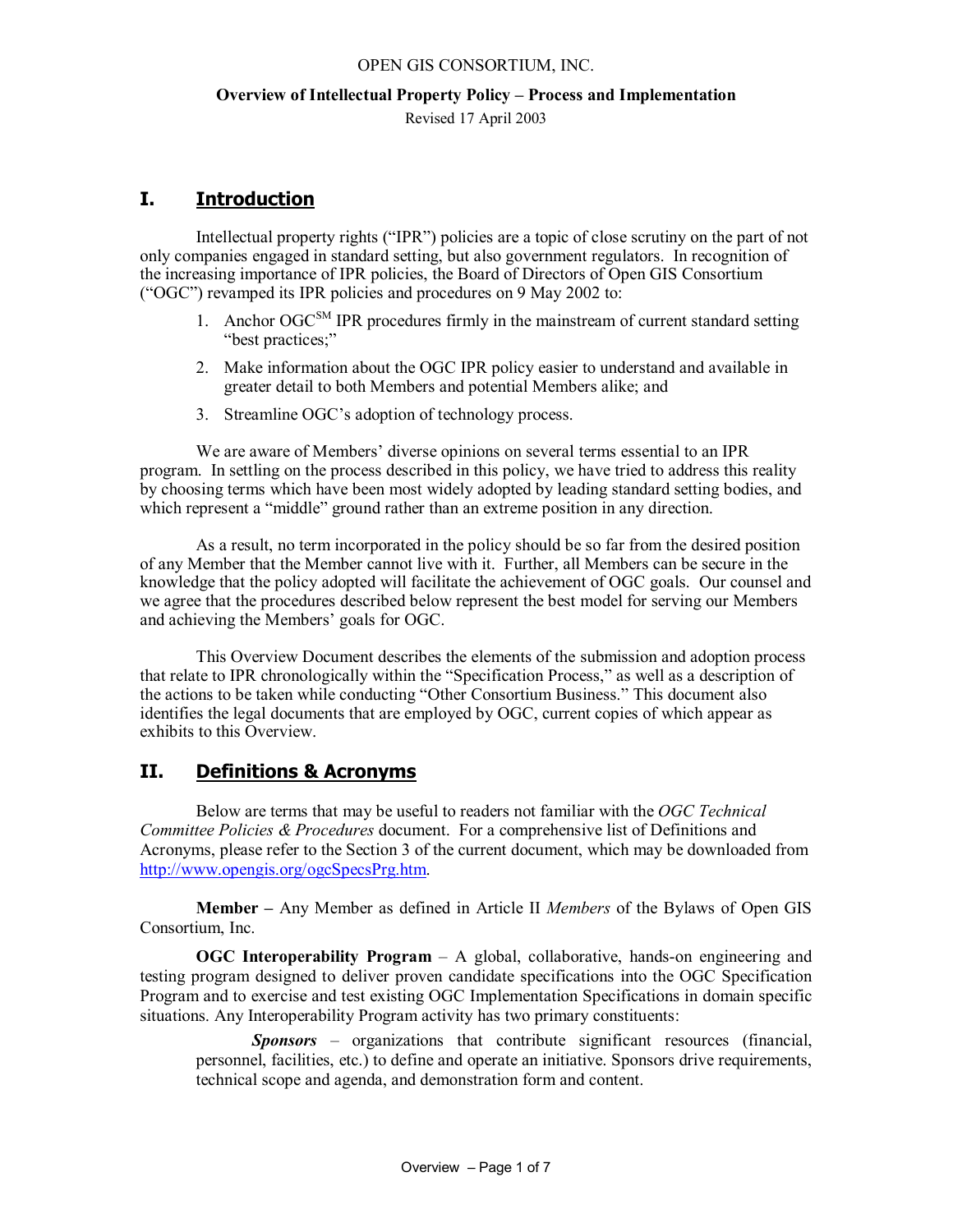### **Overview of Intellectual Property Policy – Process and Implementation**

Revised 17 April 2003

*Participants* – organizations that define new interfaces, develop prototypical implementations, and provide other engineering support. Sponsors of an initiative determine who participates in an initiative by evaluation of proposals submitted in response to a Request for Quotation / Call for Participation document or Sponsor selection efforts.

**OGC Specification Program** – Provides an industry consensus process to plan, review and officially adopt OpenGIS<sup>®</sup> Specifications for interfaces and protocols that enable interoperable geoprocessing services, data, and applications. The OGC bodies involved in the Specification Program are the Technical Committee, Planning Committee, and Strategic Advisory Committee.

*OGC Technical Committee Policies & Procedures* – The document that outlines the policies and procedures used by the Technical Committee of the Open GIS Consortium, Inc. These policies and procedures may change by vote of the Technical Committee or by action of the OGC Planning Committee as the needs and purpose of the Technical Committee change.

**OpenGIS® Abstract Specification** – A document (or set of documents) containing an OGC consensus computing technology independent specification for application programming interfaces and related specifications based on object-oriented or other IT accepted concepts that describes and/or models an application environment for interoperable geoprocessing and geospatial data and services products.

**OpenGIS® Implementation Specification** – A document containing an OGC consensus computing technology dependent specification for application programming interfaces and related specifications based on the Abstract Specification or domain-specific extensions to the Abstract Specification provided by domain experts (usually as a result of activity in the SIGs and WGs).

**OpenGIS<sup>®</sup> Specification** – A term used to refer to an OpenGIS<sup>®</sup> Implementation Specification or a Sponsored (or Adopted) Specification as defined herein.

**Planning Committee** or **PC** – The OGC Planning Committee is granted authority to operate by the Bylaws of Open GIS Consortium, Inc. The PC is composed of individuals representing organizations that are Principal Members of the OGC in good standing.

**Proposed Specification** – A Specification in the form of an existing, operational specification that an OGC Voting TC Member wishes to sponsor under the Bylaws of the OGC in response to an RFP or as an RFC proposal. The TC evaluates a *Proposed Specification* for potential recommendation as a *Sponsored Specification*.

**Request for Comment, or RFC** – An explicit request to the industry for comments concerning a particular proposed specification that a Working Group is considering for adoption as a Sponsored Specification satisfying a portion of the Abstract Specification. An RFC begins as an unsolicited proposal from a Voting TC Member or Members and results, if successful, in an OGC Implementation Specification. The RFC process will typically be how engineering and interface specifications developed in the OGC Interoperability Program move into the formal TC specification approval process.

**Request for Information, or RFI** – A general request to the industry to submit information to one of the Working Groups in anticipation of an RFP or to fill a gap in the Abstract Specification.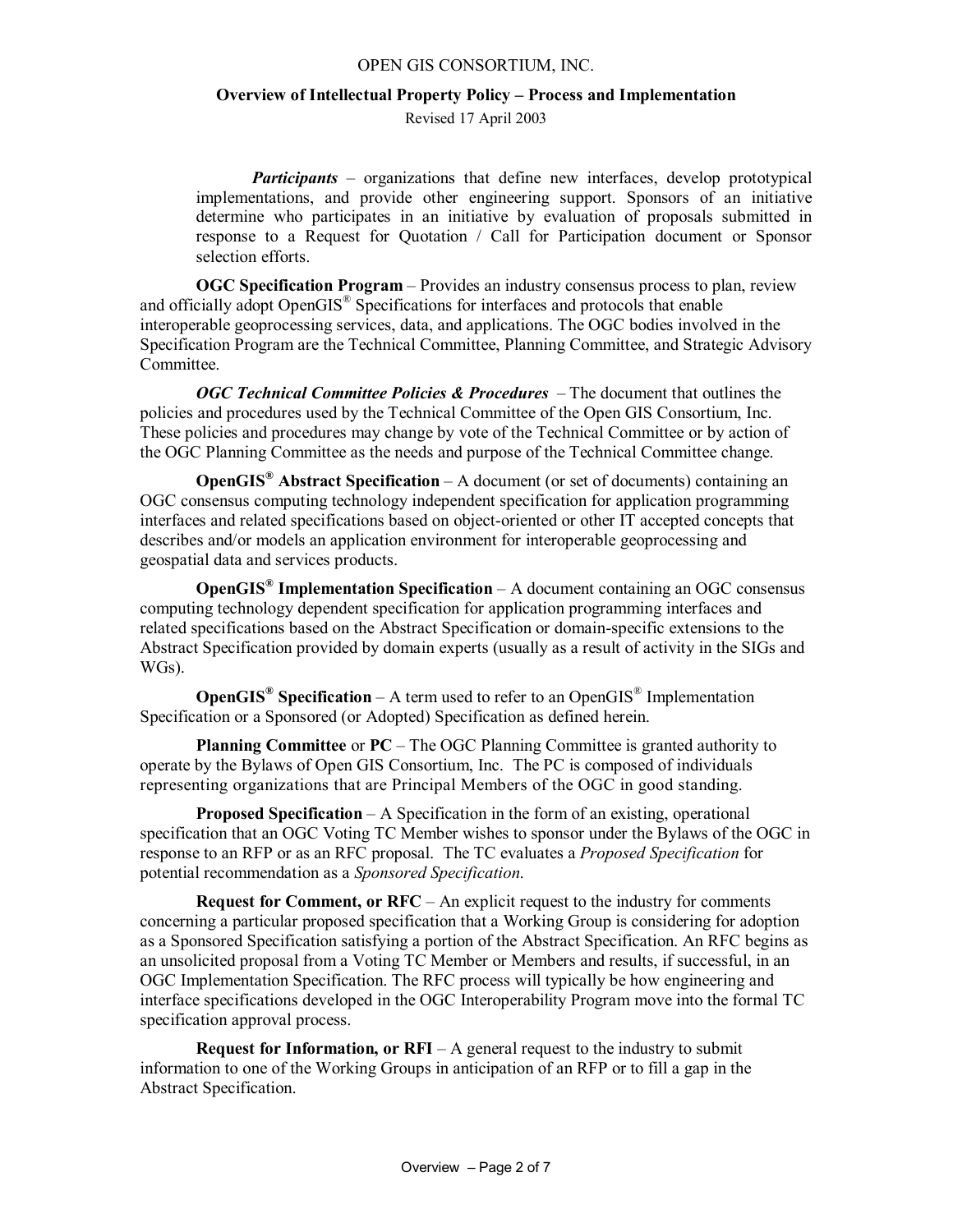## **Overview of Intellectual Property Policy – Process and Implementation**

Revised 17 April 2003

**Request for Proposals, or RFP** – An explicit request to the industry to submit proposals to one of the Working Groups for Implementation Specifications satisfying a portion of the Abstract Specification.

**Specification** – A Proposed Specification, a Sponsored (or Adopted) Specification, or an OpenGIS Implementation Specification as defined herein.

**Specification Development Process** – The operational details of the RFI, RFP, and RFC processes to solicit, propose, review, recommend modifications to, and recommend adoption of specifications.

**Sponsored (or Adopted) Specification** – A Specification that has been sponsored by an OGC Voting TC Member, and proposed and accepted as Sponsored Specification under the OGC Bylaws, e.g., by the PC.

**Strategic Advisory Committee** or **SAC–** The SAC is granted authority to operate by the Bylaws of Open GIS Consortium, Inc. The SAC is composed of individuals representing organizations that are duly recognized Strategic Members in good standing of the OGC. The SAC has as a primary responsibility to recommend areas of strategic opportunity for Consortium operations and to recommend resource strategies in support of Consortium programs to the Board of Directors, Consortium staff and the Membership.

**Technical Committee** or **TC** – The OGC Technical Committee is granted authority to operate by the Bylaws of Open GIS Consortium, Inc. The TC is composed of individuals representing organizations that are Members of the OGC in good standing.

**TC Member** – Any Member of the TC in good standing.

**Voting TC Member** – Any Member of the TC who may vote on TC Items and Issues. Voting TC Members are the Technical Representatives of OGC Technical Committee Members, Principal Members, and Strategic Members.

**Working Group, or WG** – A subgroup of the Technical Committee ["TC"]), composed of individuals representing Members of the TC and invited guests, with the specific intent of solving some particular interoperability problem or problems in a particular technology domain for recommendation to the TC.

## **III. Specification Process Description**

**(a) Introduction.** We made no fundamental change to existing OGC philosophy. However, we did make procedural changes to conform to prevailing practice. We also created a new set of documentation for submitting, disclosing and voting on the adoption of technology, in an effort to ensure that all reasonable and necessary ownership rights in contributed technology are obtained.

Simultaneously, we provided protection to Members that contribute technology, through appropriate disclaimers of liability regarding performance issues or for inadvertent infringement of third party IPR. The general terms of the IPR policy may be found in Exhibit A, *Policy Regarding Intellectual Property Rights*.

Section 5 of the *OGC Technical Committee Policies & Procedures* governs the detailed procedural rules of the Technical Committee process. The current version of the document may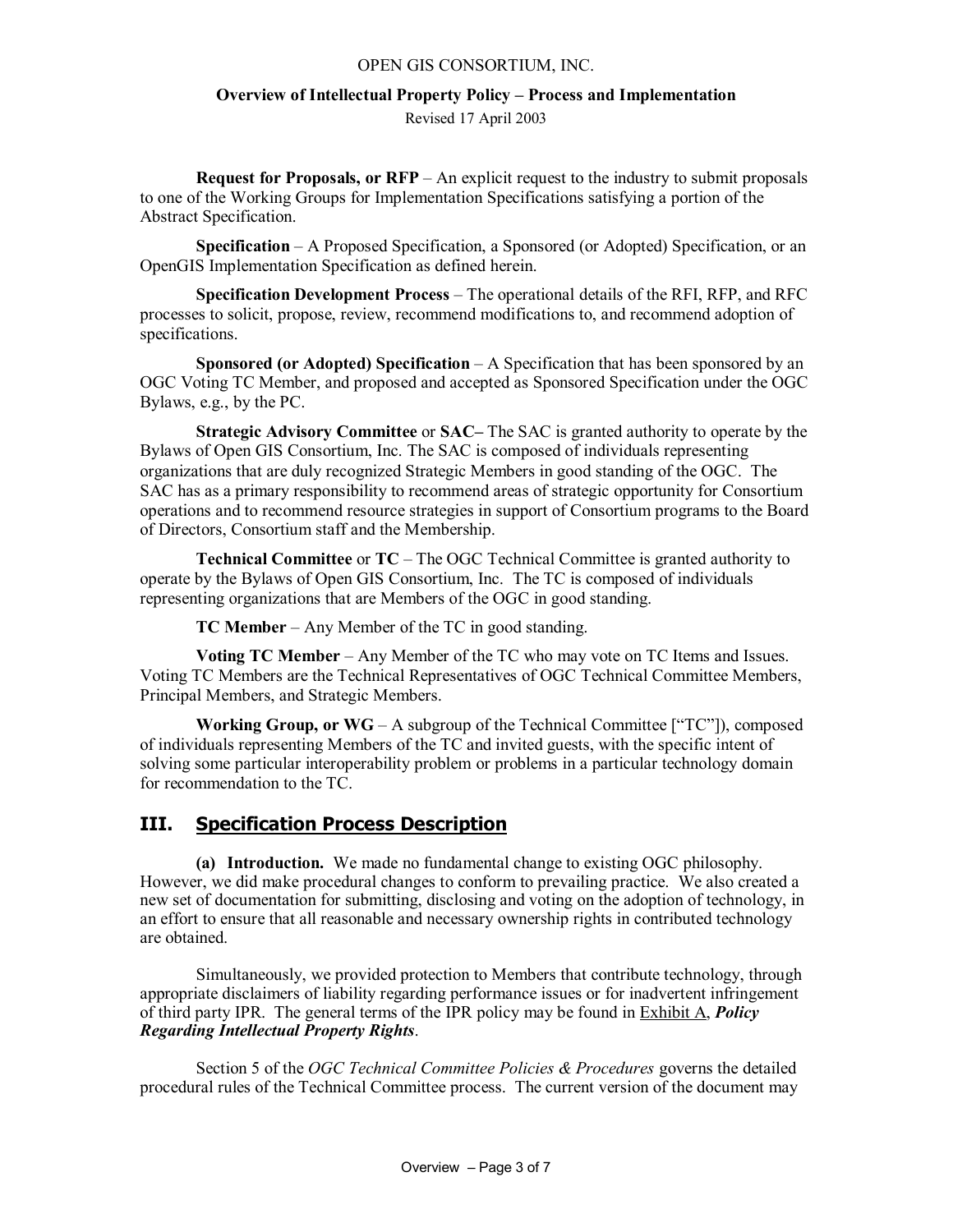## **Overview of Intellectual Property Policy – Process and Implementation**  Revised 17 April 2003

be downloaded from http://www.opengis.org/ogcSpecsPrg.htm by selecting "Specification Development Process (.pdf)."

Note that the Specification Development Process may begin in one of three ways: (i) Members of a Working Group jointly create a Specification or a Specification version, (ii) a Voting TC Member spontaneously offer a Request for Comment ("RFC") proposal, or (iii) a Working Group issues a Request for Proposal ("RFP"), with one or more of the resulting submissions being adopted as the building blocks for part or all of the final submission.



**Beginning of the Specification Development Process - the Submission Process**

**(b) Submission Process.** Under the *Bylaws of Open GIS Consortium, Inc*., only a Voting Member may submit technology and therefore be a "Submitter." At the time of submission, Submitters must assure that the IPR inherent in their submission will, if the submission is incorporated into an Adopted Specification, be made available under license to all implementers, Members and non-Members alike.



**Submitter Licensing Commitment at Time of Submission**

 The Submitter must state that if its submission is adopted and incorporated into a Adopted Specification, that it shall make such license(s) available without a royalty or other fee and shall also make such license available on "reasonable and non-discriminatory ("RAND") terms." Such license(s) need apply only with respect to IPR rights that would be necessarily infringed by the implementation of the required elements of a Adopted Specification.

"Reasonable" in this context means in keeping with general industry practices, so that adoption of a Proposed Specification will not be impeded by unduly restrictive or extortionate terms. "Non-discriminatory" means that all who wish to implement the Proposed Specification, if adopted, must be provided with a license, and that the terms of that license will be reasonably uniform across all licensees, after taking into account relevant differences in circumstances.

To assure this result, a Submitter is required to complete, sign and deliver a *Submission of Technology Form*, a copy of which is attached as Exhibit B. You will note that this is a highlevel form that leaves committing to the actual license terms to a later date.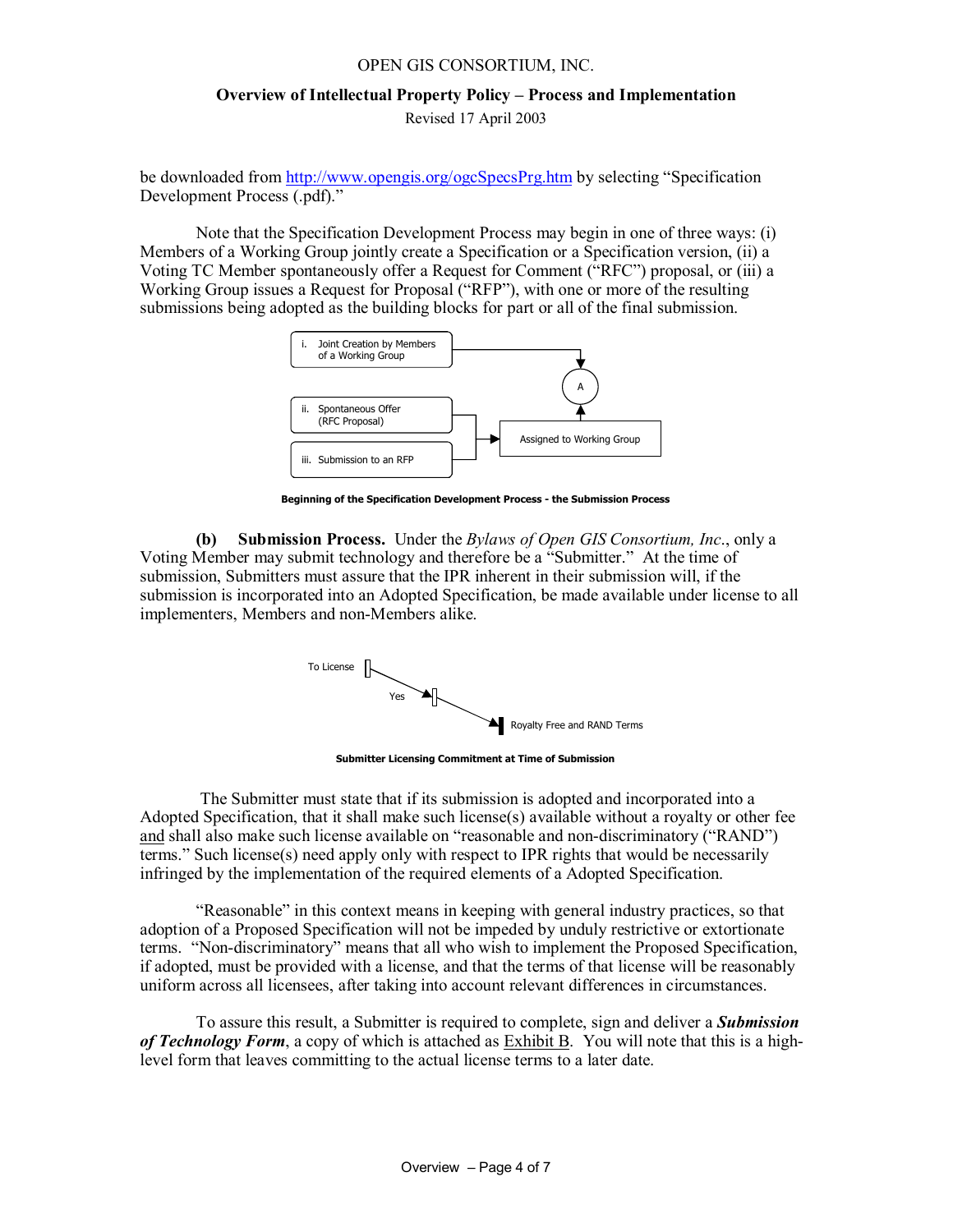#### **Overview of Intellectual Property Policy – Process and Implementation**

Revised 17 April 2003

A Submitter is required to execute this short, high-level form at the time of submission to protect the Technical Committee and/or relevant Working Group from investing its time on a submission that would have to be later withdrawn because of unreasonable or discriminatory terms. Also, a submission of technology without a commitment to license would have no value to OGC or its Members.

Although the submitted technology may or may not ultimately be incorporated in the Adopted Specification, the Submitter cannot revoke the commitment made in the Submission of Technology Form until such time as the submission is either formally rejected or the process is completed without the inclusion of any aspect of the contribution in the Adopted Specification.

 **(c) Consideration Process.** As is the case with other consortia, OGC believes that during the consideration process, it is fair and appropriate for Members to state whether they will provide a license to those wishing to implement a Proposed Specification under review, if it is adopted. This license would only apply to IPR that would necessarily be infringed by an implementation of the Proposed Specification in its final adopted form, can be made available with or without cost, and must be on RAND terms.



Therefore, during the consideration process, Members have the options to identify the infringement that the Member believes would result from implementing the Specification and state that it does not agree to provide a license, that it will provide a license for a royalty or other fee, or that it will make a license available without a royalty or other fee.



**License Options for Members with Affected IPR during Consideration Process**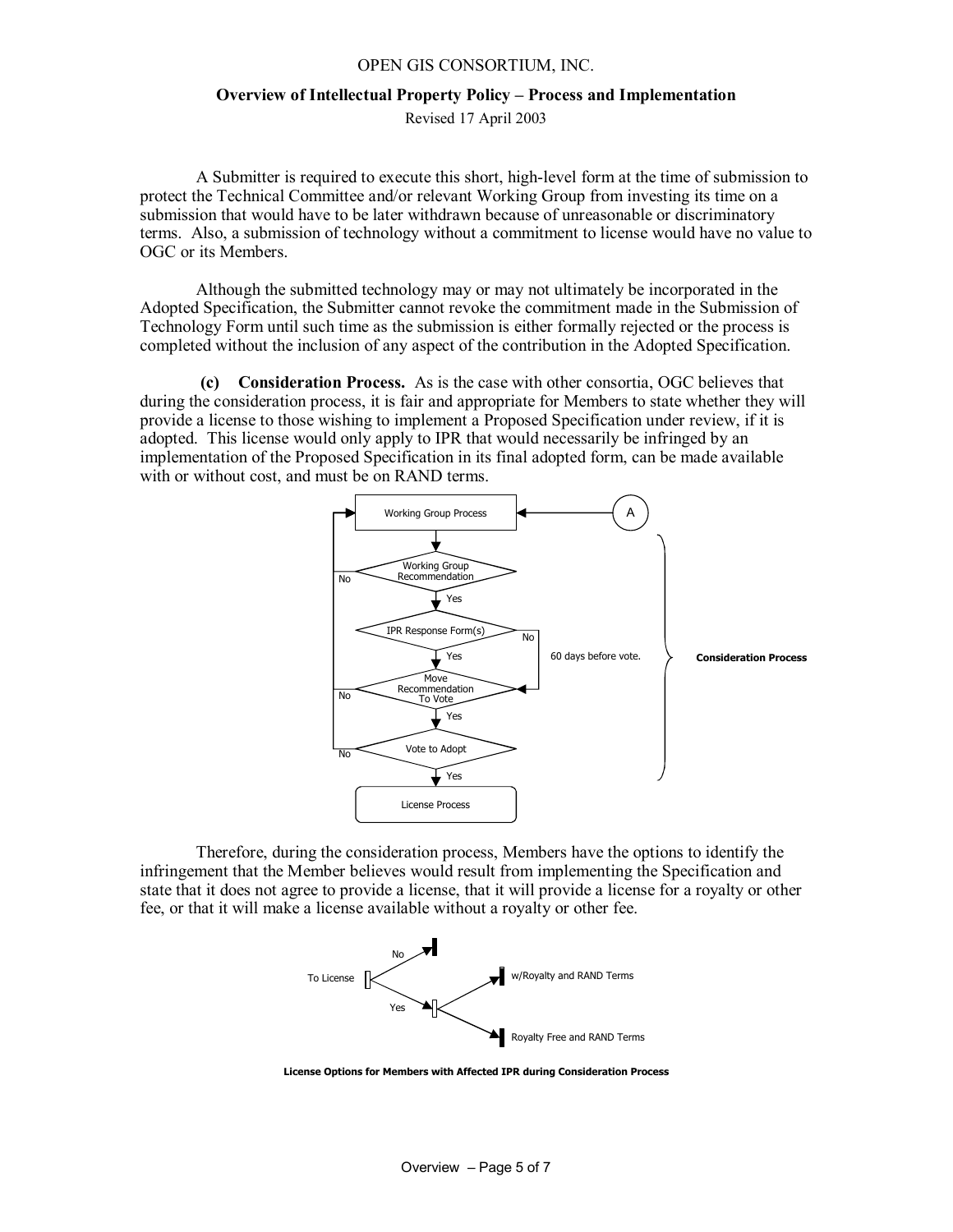### **Overview of Intellectual Property Policy – Process and Implementation**

Revised 17 April 2003

The options not to license or to provide a license for a royalty or other fee are available to non-submitting Members so that Members become fully informed of infringement and / or licensing issues early in the process. Thus, a submission by one Member cannot compel another Member to give up commercially valuable rights purely as a result of its participation in the adoption process.

This requirement for IPR owners to identify potential IPR infringement early in the consideration process will often permit the Technical Committee and/or Working Group to design solutions around the claimed IPR.

Exhibit C is the *IPR Response Form* that OGC provides to Members, along with a copy of the Proposed Specification being considered for adoption, not less than 60 days prior to an impending vote. Members are required to sign and return the form by the time the vote commences. This same process is employed when a recommendation is made to adopt a Specification revision.

#### *It is important that each Member return a completed IPR Response Form prior to the scheduled vote. Failure to do so will be deemed to be an agreement by that Member to license IPR on RAND terms, with or without a royalty or other fee. Also, note that the IPR Response Form requirement applies to all Members involved in the consideration process.*

**(d) License Process**. When a Proposed Specification has been adopted, i.e., becomes an Adopted Specification, it is time for any Submitters and Members with affected IPR to provide the promised rights to their IPR. Those rights can be provided in one of two ways:



The first method is by outright conveyance, in which case outright title passes to OGC. If desired, the conveyor may retain a perpetual, fully paid, irrevocable license to the contributed IPR. The *Bill of Sale and Conveyance* document used to make this technology transfer will be negotiated between OGC and the Submitter at the time of transfer.

The second method involves the granting of one of two types of license. The first gives OGC the right not only to publish the Adopted Specification at its website and elsewhere, but also to sublicense implementation rights as well. The *License with Right To Sublicense* will be negotiated between OGC and the Submitter at the time of transfer, as would the second type of agreement, the *License without Right to Sublicense.* The latter type of license would only permit OGC to publish the Adopted Specification, and would direct would-be implementers to the